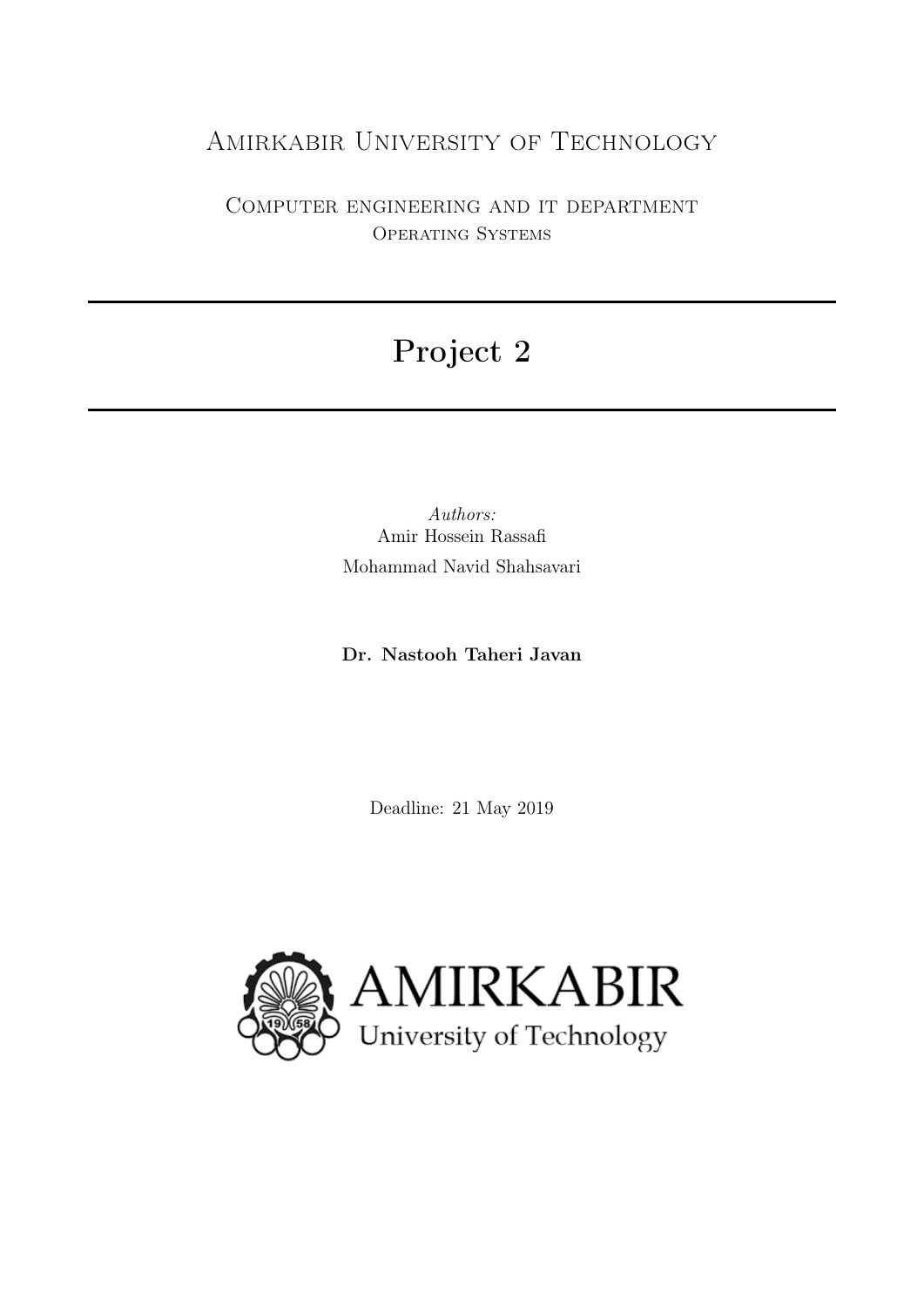In this project, you are going to implement four scheduling policies that are described in following sections.

# performance measurement

In order to implement the scheduling policies, you should modify the structure of operating system to be able to measure the performance of the system.

- 1. First, you should add some variables to struct proc. Add etime, ctime and rtime to struct proc. These variables describe the the creation time, end time and total running time and these data are enough for calculation of turnaround time and waiting time for each process. Each of these fields are described with CPU ticks. which means, you should assign CPU ticks to ctime at creation time of a new process. And at this time you should initialize the other variables. At each CPU tick, you should increase rtime of the running process. And etime should be set at end of the process. Note that the process may be gone to zombie state and the period of being zombie should not affect in turnaround time and waiting time.
- 2. Now, user should be able to access these data. Add a new system call as the following:

#### int getPerformanceData(int \*wtime, int \*rtime)

waittest.c is attached to test this system call.

# Scheduling policies

We suggest to use  $\#\text{IFDEF}$  macros to compile the OS. Modify the MakeFile in such way that the **SCHED**-FLAG phrase determines the scheduling policy. for example, the following code compiles the OS based on Round Robin policy:

#### make qemu SCHEDFLAG=RR

The default value of the SCHEDFLAG in MakeFile should be RR.

#### Round Robin

 $SCHEDFLAG = RR$ 

Find the implementation of search algorithm of xv6 OS. This scheduler tries to find the first process with RUNNABLE status in process table and assign the turn to that process. At each clock of CPU, another process is selected to be replaced in CPU. Change this strategy such that the context switch operation occurs at specific clock numbers.

Add the following code to "param.h" and assign 5 to QUANTA.

#### $\#$ define QUANTA  $\lt$ int value $>$

Your code should do the context switching based on this number. Test this algorithm using 3.1 section.

# FIFO Round Robin

 $SCHEDFLAG = FRR$ This strategy is same as Round Robin except that it selects next process based on FIFO strategy. Test this algorithm using 3.2 section.

#### Guarnteed(Fair-Share) scheduling

#### $SCHEDFLAG = GRT$

Strategy of this method is based on the following formula. In this method, ratio of total running time to the total time in system is calculated and then, minimum of the ratio will be chosen.

rtime

# current time - ctime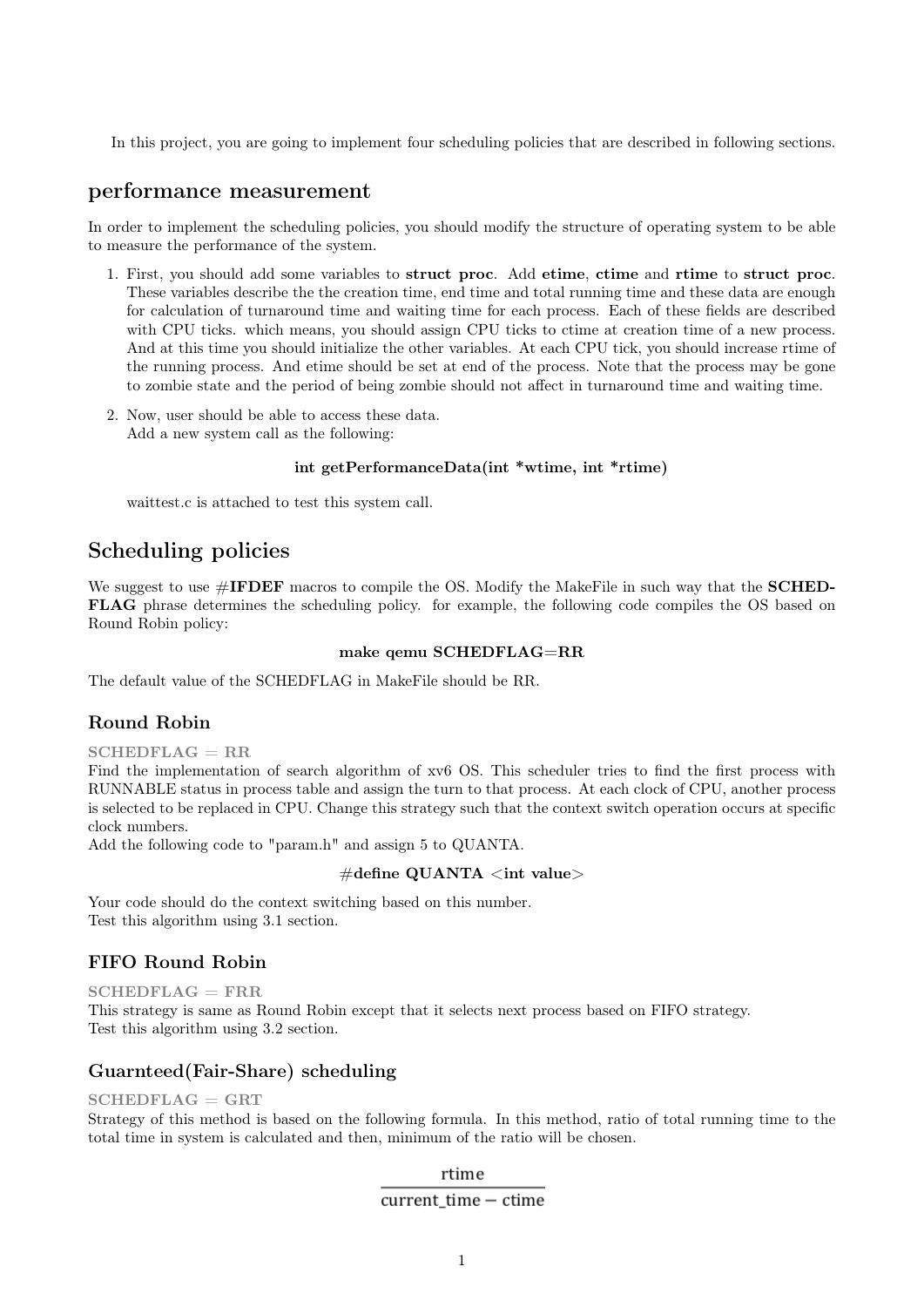Note that, because of descrete time values, denominator could be zero. Test this algorithm using 3.3 section.

# Multi level queue scheduling

 $SCHEDFLAG = 3Q$ this strategy has 3 queues:

- A queue for recording high priority processes that uses Guaranteed scheduling.
- A queue for recording mid priority processes that uses FIFO round robin strategy.
- A queue for recording low priority processes that uses Round robin strategy.

A high priority process should be served earlier than low priority process. This means that, until the first queue is not empty, other queues will not be used.

In order to access the process priority, we should change the struct proc. Our algorithm in this method has only 3 priorities: high, mid and low priority. The added variable should only have these 3 values.

But how to determine the priority of a process? At first, set all processes in start time to high priority. but define a function named nice to reduce priority of a process.

Add this system call to xv6:

#### Int nice()

which returns 1 if the operation is done and 0 for unsuccessful operation. Your system call should support any number of calling nice.

Test this algorithm using section 3.4.

# Sanity test

In this section you are going to add some programs to calculate the performance of each algorithm.

# 3.1: Round Robin Sanity Test

Add a program named **RRsanity**. This program produces 10 childs using fork. Each child should print the following line 1000 times and in new lines.

#### Child  $\langle$ pid $\rangle$  prints for the  $\langle i \rangle$  time.

which, pid is the process id of the child and i is a counter. After doing that, the child process exits and the parent waits for all children to finish their process and finally prints waiting time, running time and turnaround time for all the children.

#### 3.2: FIFO Round Robin Sanity Test

In this section you should print pids of all processes existing in queue with in same order at each process changing operation.

$$
\verb!,,...,\verb!!
$$

Make a program named frrTest.c which the parent process produces 10 child processes. Each child waits for a 1000 times loop and terminates. the parent process wait for all children processes to be terminated. Till that, you should print the pids at each process changing as stated above.

# 3.3: Guaranteed (Fair-Share) Sanity Test

Add a program named **Gsanity**. This program should print:

Father pid is  $\langle$ pid $\rangle$ 

then sleeps for 10 seconds. after that, forks one time and each of parent and child processes print the following line in new lines:

#### process  $\langle pid\rangle$  is printing for the  $\langle i\rangle$  time

and then terminates.